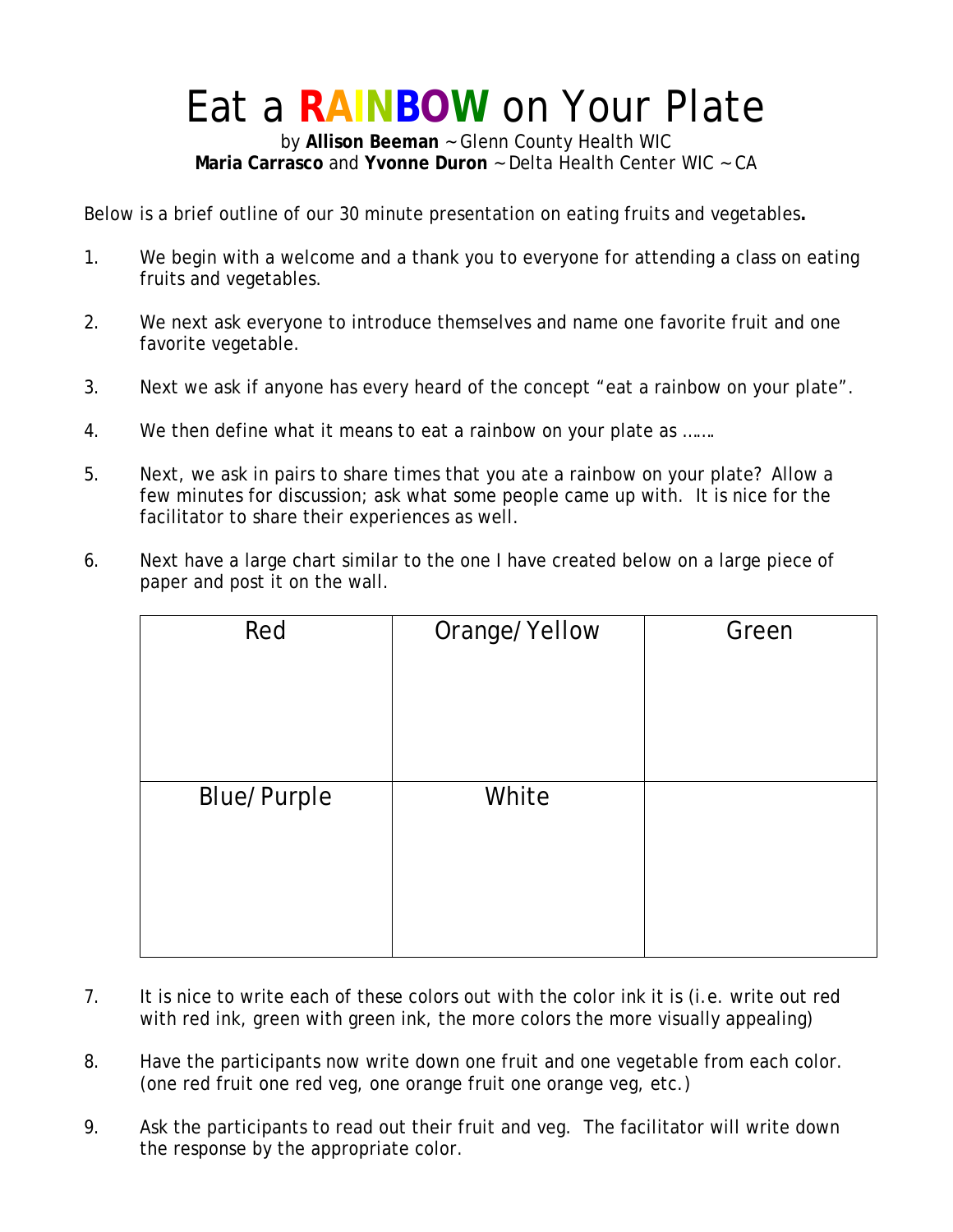- 10. The facilitator will go over each color. There will be a red piece of paper that has list of all the benefits for the body from red fruits and vegetables. Same with all the other colors one orange or yellow piece of paper with the benefits and so on. The facilitator will read all the red benefits, then tape that piece of paper up over the red on the big piece of paper.
- 11. After showing all the benefits leave that large piece of paper up there with the benefits taped to it.
- 12. Scatter a bunch of cut-out pieces of fruits and veggies on the floor or table. Ask participants to choose one and go around the room and name one benefit the fruit or veggie has (for example a purple cabbage…well that is good for memory function and healthy aging). Be sure to leave the benefits up on the wall so the participant feels safe and not like it is a test.
- 13. After that activity present a couple of questions. 1) Now that you have learned what each color is good for, what color to you need more of in your diet? 2) How will this impact your future meal planning?
- 14. Next present a list of TIPS FOR INCORPORTATING FRUITS AND VEGGIES INTO YOUR DIET…. we suggested making quick on-the-go snack bags with fruits and veggies, drink only 100% juice, make smoothies with fruits and veggies, add extra lettuce, tomato, onion etc to your sandwich, add lots of extra fruit and veggies to salads.
- 15. We give a handout titled "Eating at work the 5-a-Day Way".
- 16. We review the handout and wrapped it up with again saying the definition of "Eating a rainbow on your plate" and adding a little to it.

*Eating 5 or more servings of colorful fruits and vegetables every day can help you avoid serious diseases such as cancer, type 2 diabetes, heart disease, stroke and obesity.* 

17. Thank everyone for coming and wish them a nice day.

\*\*\*\*Had we had more time and resources I would have like to have brought in an assortment of fruits and vegetables. It would have been ideal to prepare these in small on the go snack bags.

\*\*Below I have attached some pictures and our title and all the benefits of each color of the rainbow.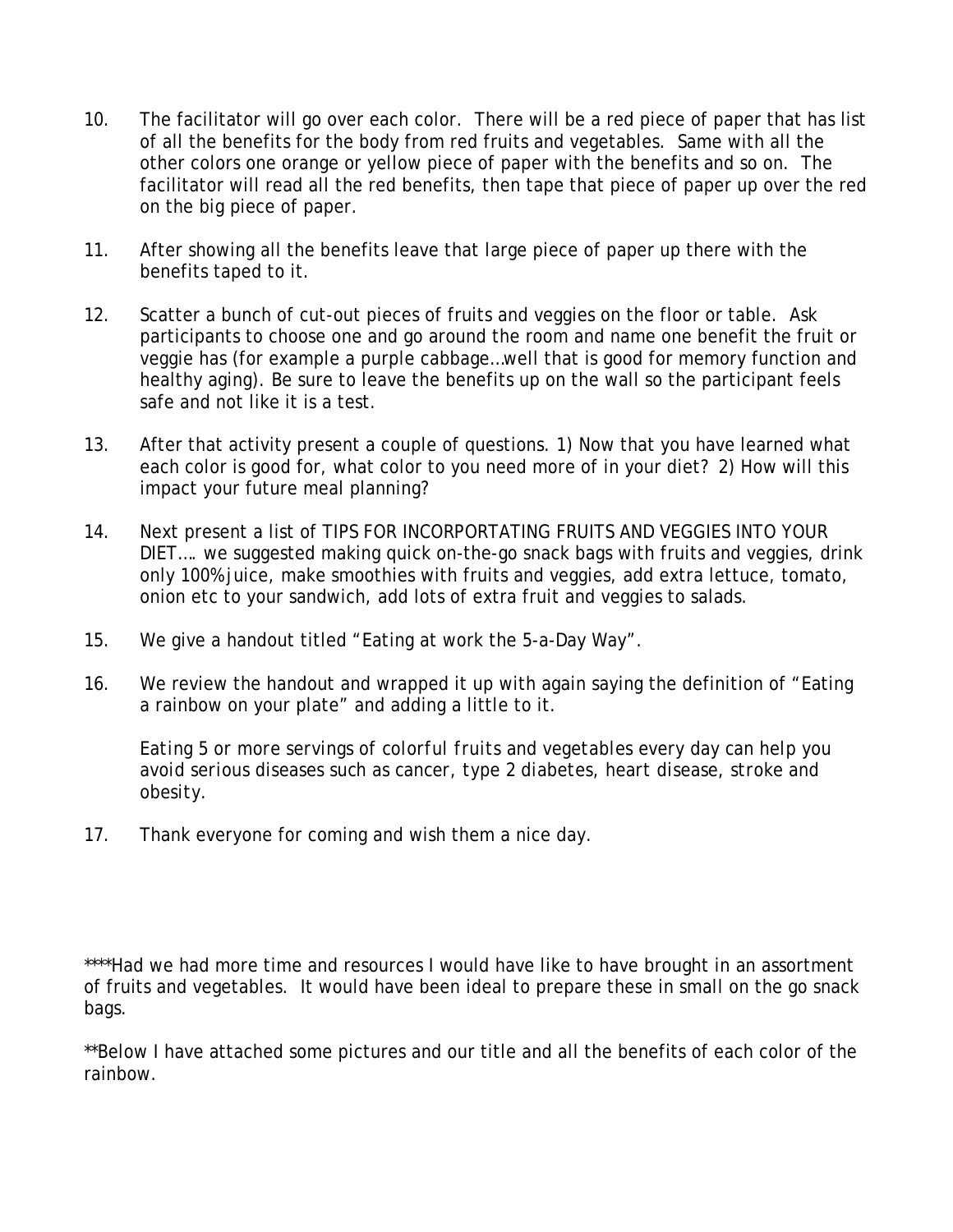# **Eat a RAINBOW On Your Plate!!**

**(\*\*You can print this and cut it out and paste it on a paper plate for another visual\*\*)**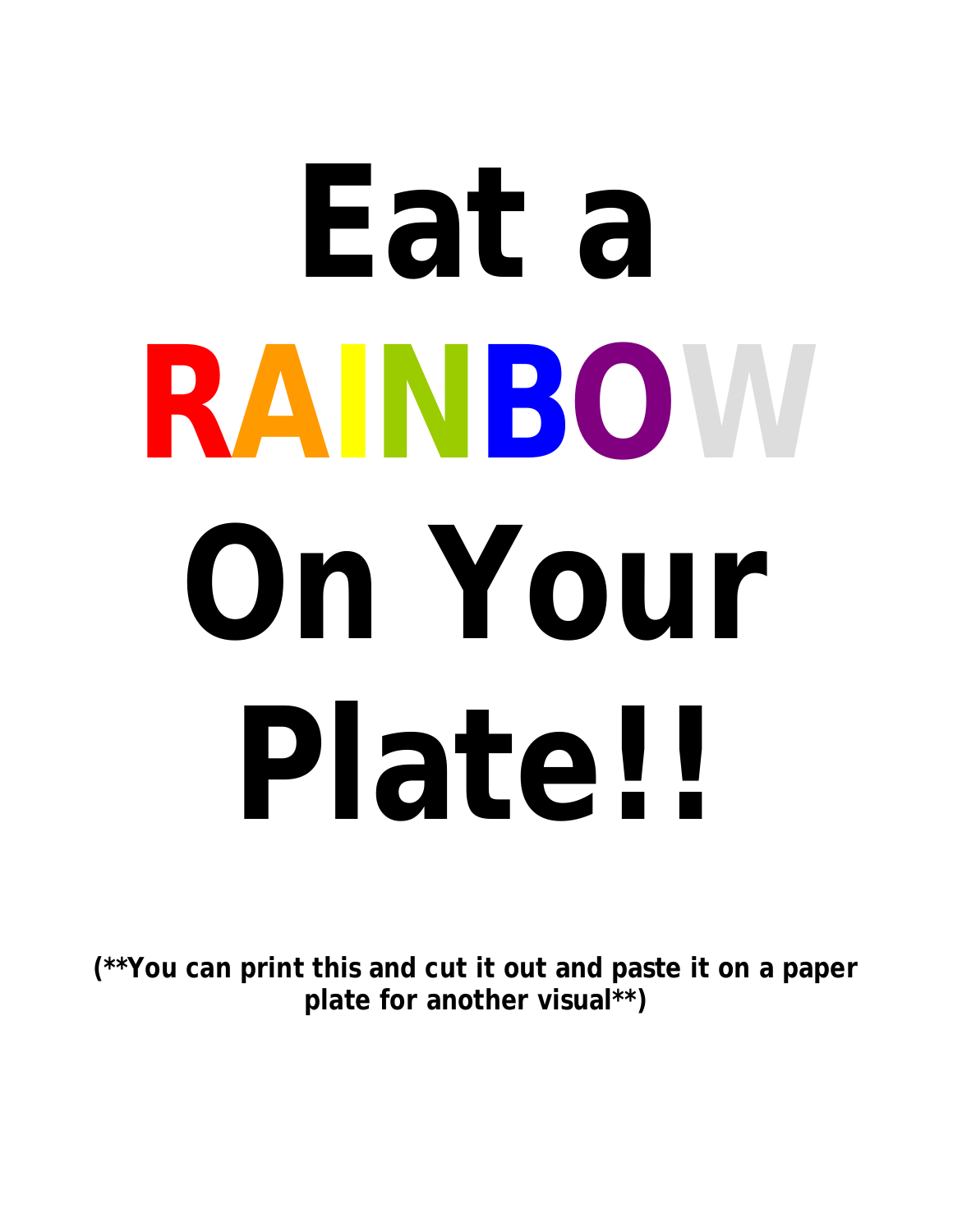

## **THE BENEFITS ARE GREAT!!**

#### **Yellow Orange**

- Good eyesight
- A healthy immune system
- A lower risk of some cancers
- A healthy heart

#### **Blue Purple**

- Healthy aging
- Memory function
- Urinary tract health
- A lower risk of some cancers

#### **Red**

- A healthy heart
- Memory function
- A lower risk of some cancers
- Urinary tract health

#### **Green**

- Good eyesight
- Strong bones & teeth
- A lower risk of some cancers

#### **White**

- A healthy heart
- A lower risk of some cancers
- Cholesterol levels that are already healthy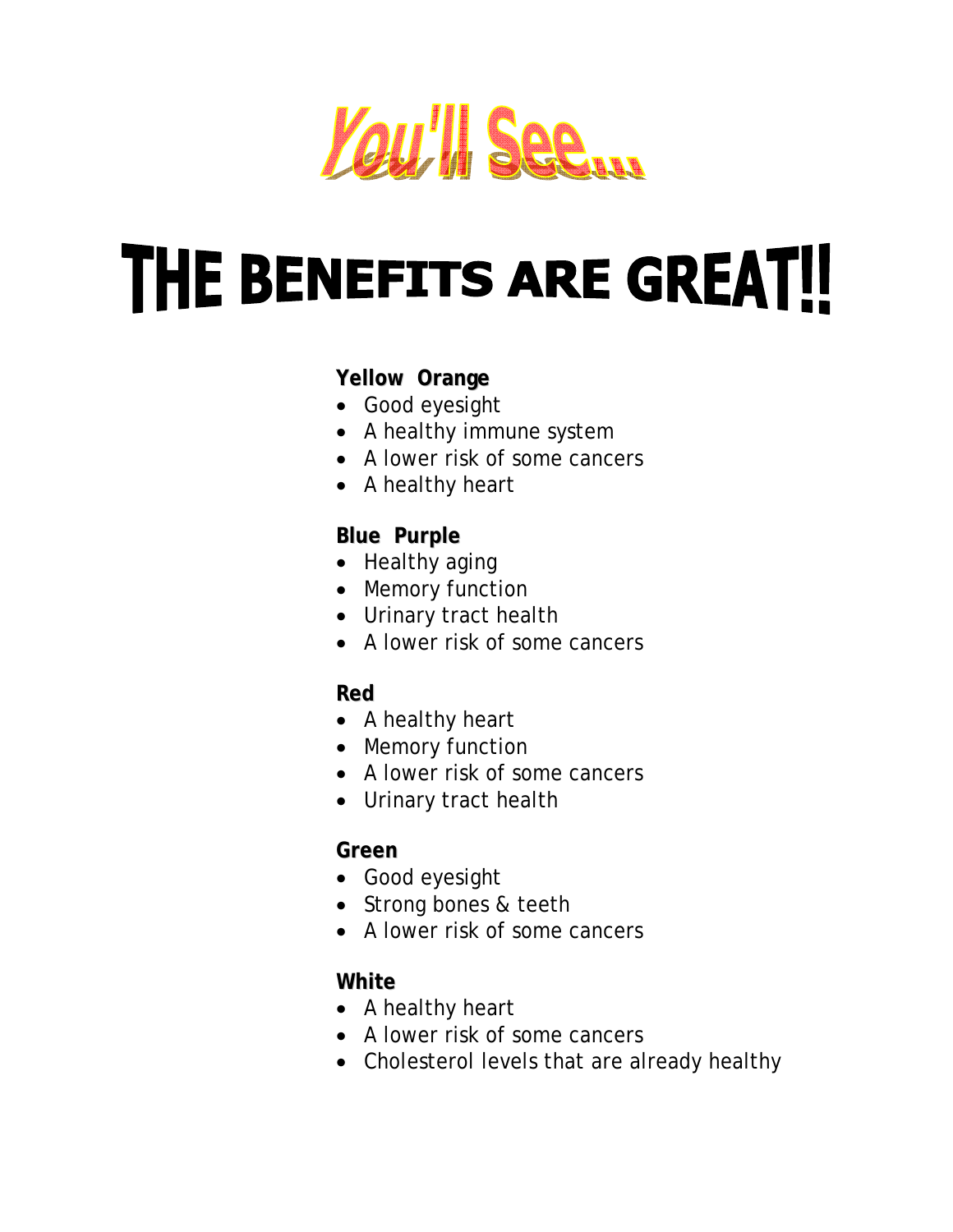Low-fat diets rich in fruits & vegetables and low in saturated fat and cholesterol may reduce the risk of heart diseases and some types of cancers.

Below are some images of fruits and vegetables. There are fruits and vegetables for each color of the rainbow.